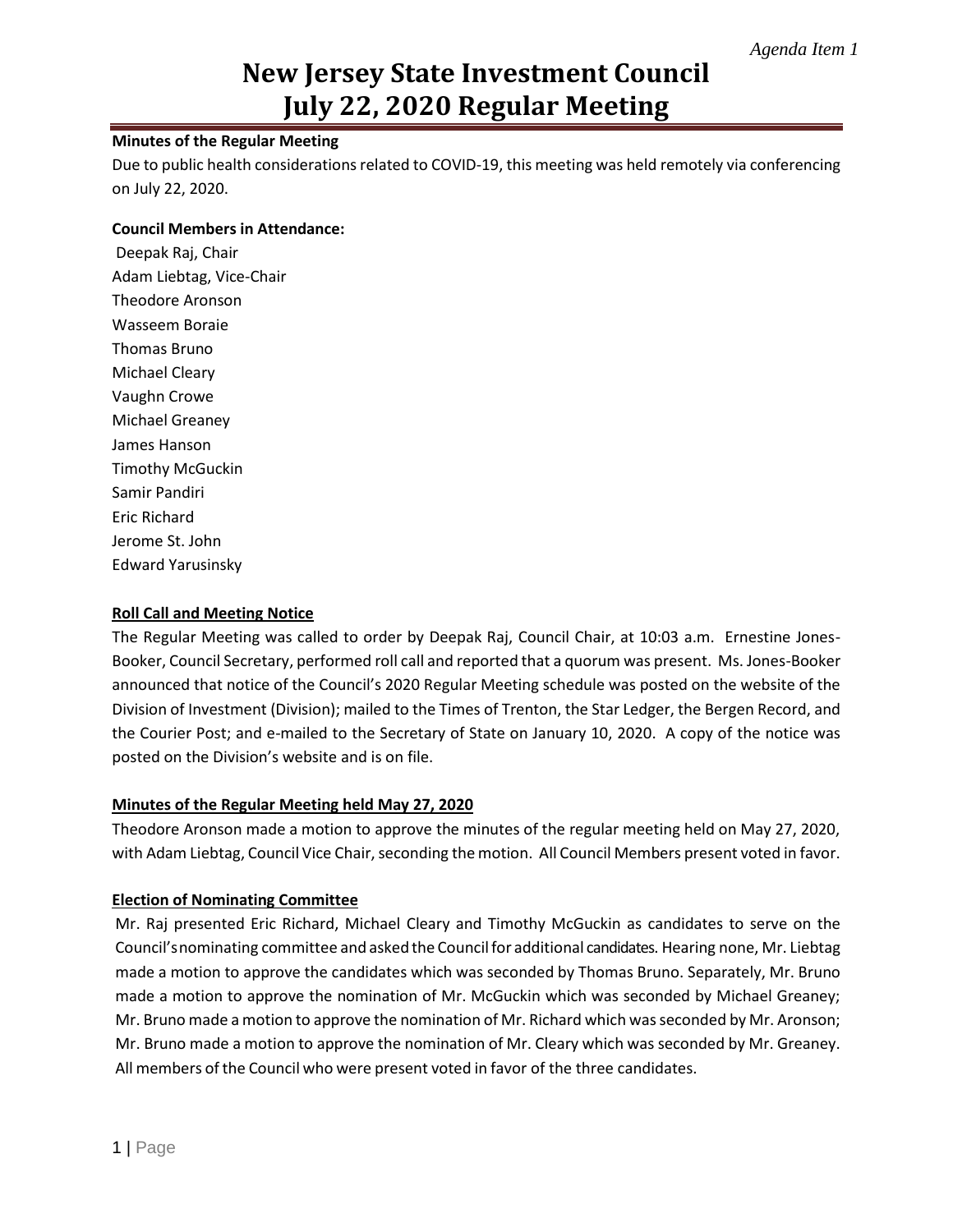# **New Jersey State Investment Council July 22, 2020 Regular Meeting**

### **Treasurer's Report**

Assistant Treasurer Dini Ajmani discussed the status of contributions to the Pension Fund. Ms. Ajmani also reported on Fiscal Year 2020 revenues and the long-term impact of COVID-19 closures on the Fiscal Year 2021 budget.

# **Director's Report**

Division Director Corey Amon summarized the Director's Report, reporting on pension fund performance, providing an update on capital markets, and describing asset class allocations. Mr. Amon indicated that a full picture of pension fund performance for Fiscal Year 2020 would be available once valuations were updated. Mr. Amon also provided an update of the Real Estate Portfolio.

# **Verbal Report on Qualified Independent Representative (QIR) Policy**

Susan Sarnowski of the Division reported to the Council regarding the Division's Qualified Independent Representative (QIR) Policy, stating that the Division received all of the required representations from the relevant QIRs and that the Division was in compliance with the QIR Policy.

# **Asset Allocation and Benchmark Recommendations**

Mr. Amon proposed the establishment of Pension Fund asset class targets, ranges and recommended benchmarks. Corey Amon presented capital market assumptions, risk vs returns by asset class and strategy, and valuations. Mr. Aronson made a motion to approve the asset allocation recommendation (attached hereto) which was seconded by Mr. Bruno. All members of the Council who were present voted in favor of the motion. Wasseem Boraie made a motion to approve the recommended benchmarks (attached hereto) which was seconded by Mr. Bruno. All members of the Council who were present voted in favor of the motion.

### **Investments**

### *Owl Rock Diversified Lending 2020 Fund*

Jared Speicher of the Division, along with Kevin Hitchen of Aksia TorreyCove, presented an investment of up to \$150 million in Owl Rock Diversified Lending 2020 Fund, a private equity fund that will primarily invest in directly originated, senior secured loans to upper middle market companies owned by private equity sponsors. Mr. Speicher described the fund's investment team, origination platform, risk/return profile and key investment terms. Mr. Raj reported that the IPC reviewed the investment and recommended presentation to the Council.

### *Stonepeak Renewables Fund*

Kevin Higgins and Ryan Goodwin of the Division, along with Nic Diloretta of Aksia TorreyCove, presented an investment of up to \$100 million in Stonepeak Renewables Fund, a private equity fund that will pursue renewable energy assets in developed markets, primarily in North America and Asia. Mr. Higgins described the fund's management team, investment strategy and key investment terms. Mr. Raj reported that the IPC reviewed the investment and recommended presentation to the Council.

### *TPG Growth V Fund*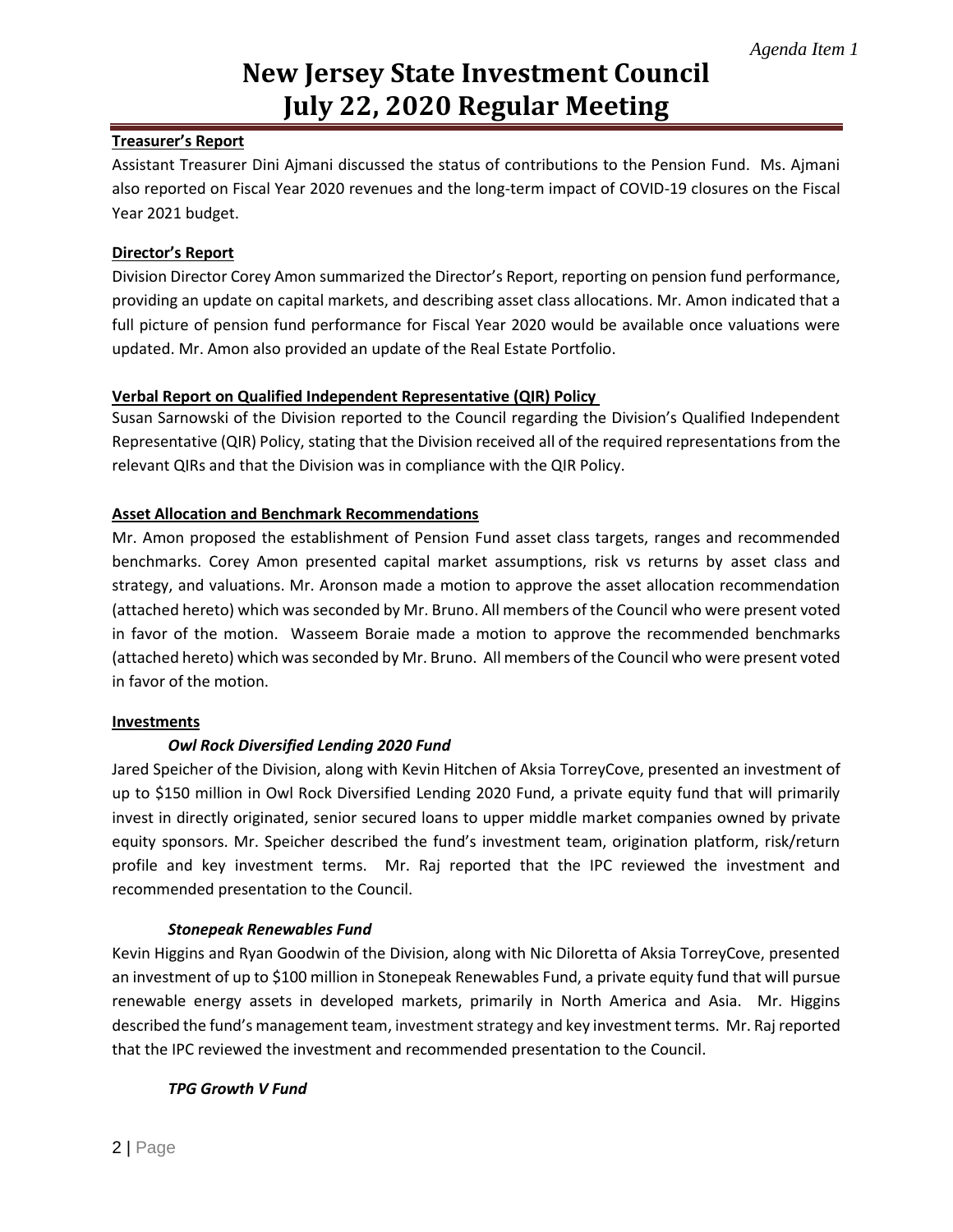# **New Jersey State Investment Council July 22, 2020 Regular Meeting**

Jared Speicher and Ting Yang of the Division, along with Heidi Poon of Aksia TorreyCove, presented an investment of up to \$100 million in TPG Growth V Fund, a fund that will primarily pursue growth equity and control growth buyout opportunities as well as later-stage venture investments, primarily in North America and selectively across India, China, and Southeast Asia. Ms. Yang described the fund manager's investment experience and track record, and summarized the fund's key investment terms and investment strategy. Mr. Raj reported that the IPC reviewed the investment and recommended presentation to the Council.

### **Public Comment**

Tina Weishaus of Divest New Jersey and Barbara Peabody of the Middlesex County Retiree Education Association spoke regarding fossil fuel divestment.

#### **Adjournment**

Mr. Greaney made a motion to adjourn the meeting, with Mr. Bruno seconding the motion. All Council Members present voted in favor. The meeting was adjourned at 12:20 p.m.